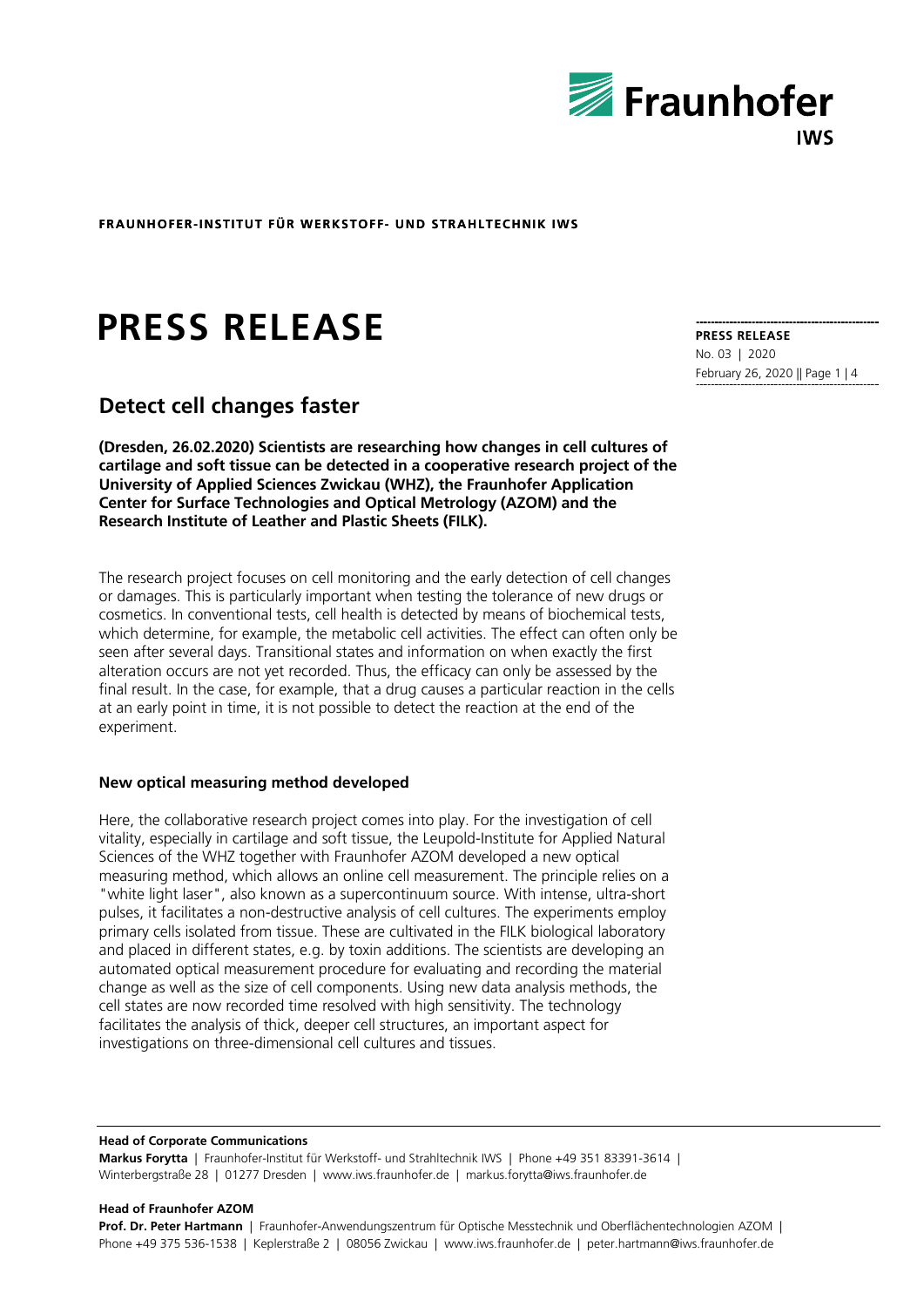

#### **Background**

In research, cells are studied to identify disease mechanisms. Individual cells or their components are analyzed by means of white laser light and differentiated according to structural features. Changes in human cells can be caused by environmental influences such as toxins or harmful substances, the administration of drugs or the use of cosmetics. Early detection of possible cell damage is particularly beneficial for product tests in the pharmaceutical and cosmetics industries.

## **About the Application Center for Surface Technologies and Optical Metrology AZOM**

The Fraunhofer Institute for Material and Beam Technology IWS operates the Fraunhofer Application Center for Optical Metrology and Surface Technologies (AZOM) in cooperation with the University of Applied Sciences Zwickau (WHZ). The scientists are researching and developing the latest approaches in optical metrology, image processing, process control and surface characterization. They strive to transfer research results quickly and directly into application-specific solutions for industrial processes. AZOM provides an interface between applied science and industry in the fields of medical technology, automotive engineering, mechanical engineering and semiconductor technology.

## **About the University of Applied Sciences Zwickau (WHZ)**

The West Saxon University of Applied Sciences Zwickau concentrates its research on technology, business and quality of life. About 3 800 students from almost 50 countries are enrolled in eight faculties with about 50 courses of study. The WHZ is particularly successful in applied research. Projects such as the development of a production service data glasses application, the manufacture of capacitive energy storage devices with extremely high charge carrier density or the project to design an automated plug-in system for electromobile local public transport combine 120 years of tradition in engineering education with the requirements of the future.

The **Fraunhofer-Institut für Werkstoff- und Strahltechnik IWS Dresden** stands for innovations in laser and surface technology. As an institute of the Fraunhofer-Gesellschaft zur Förderung der angewandten Forschung e.  V., IWS offers one stop solutions ranging from the development of new processes to implementation into production up to application-oriented support. The fields of systems technology and process simulation complement the core competencies. The business fields of Fraunhofer IWS include PVD and nanotechnology, chemical surface technology, thermal surface technology, generation and printing, joining, laser ablation and separation as well as microtechnology. The competence field of material characterization and testing supports the research activities.

At Westsächsische Hochschule Zwickau, IWS runs the Fraunhofer Application Center for Optical Metrology and Surface Technologies AZOM. The Fraunhofer project group at the Dortmunder OberflächenCentrum DOC® is also integrated into the Dresden Institute. The main cooperation partners in the USA include the Center for Coatings and Diamond Technologies (CCD) at Michigan State University in East Lansing and the Center for Laser Applications (CLA) in Plymouth, Michigan. Fraunhofer IWS employs around 450 people at its headquarters in Dresden.

**PRESS RELEASE**  No. 03 | 2020 February 26, 2020 || Page 2 | 4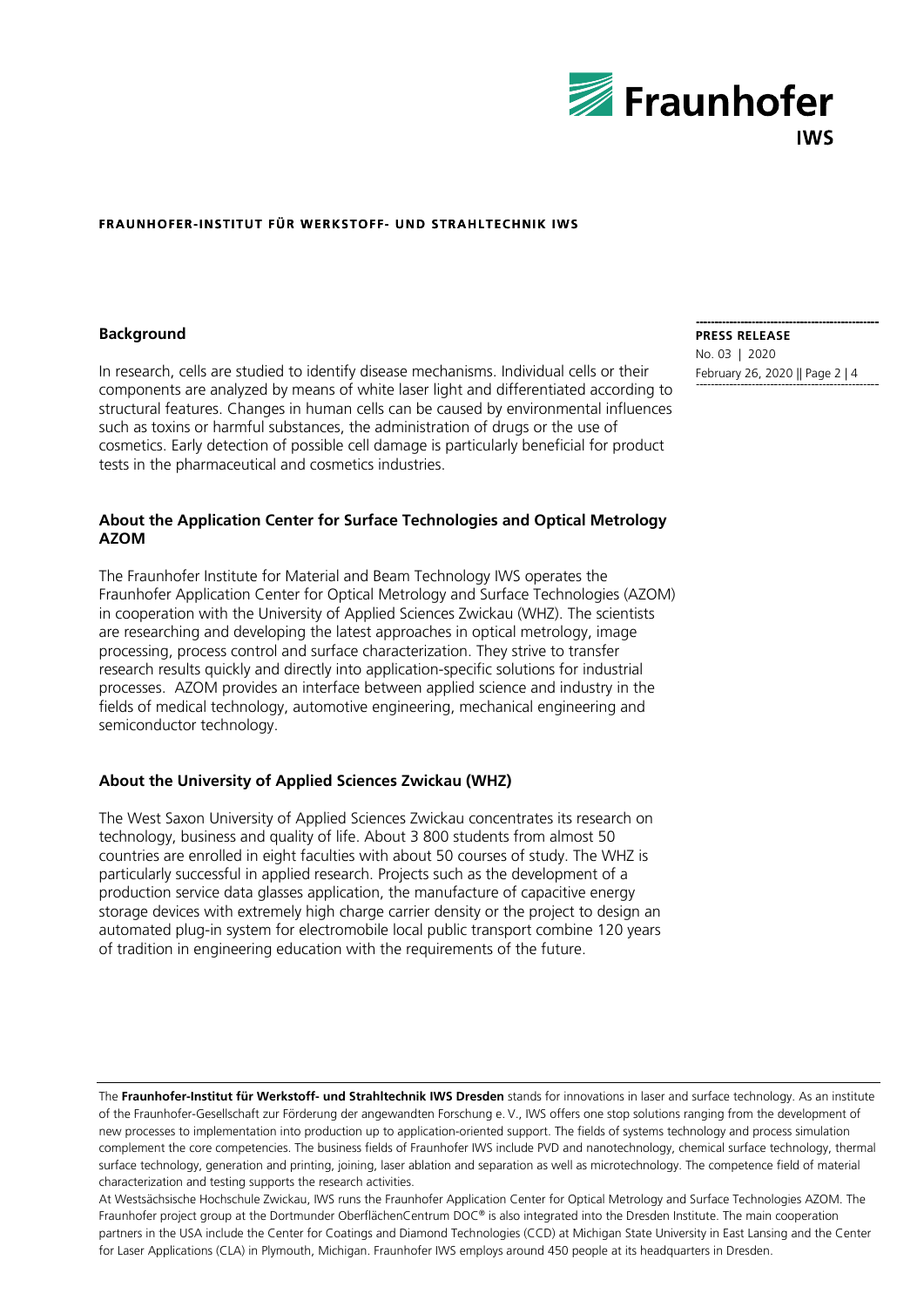



**PRESS RELEASE**  No. 03 | 2020 February 26, 2020 || Page 3 | 4

**Microscope image of healthy cartilage cells. © Fraunhofer IWS Dresden** 

The **Fraunhofer-Institut für Werkstoff- und Strahltechnik IWS Dresden** stands for innovations in laser and surface technology. As an institute of the Fraunhofer-Gesellschaft zur Förderung der angewandten Forschung e.  V., IWS offers one stop solutions ranging from the development of new processes to implementation into production up to application-oriented support. The fields of systems technology and process simulation complement the core competencies. The business fields of Fraunhofer IWS include PVD and nanotechnology, chemical surface technology, thermal surface technology, generation and printing, joining, laser ablation and separation as well as microtechnology. The competence field of material characterization and testing supports the research activities.

At Westsächsische Hochschule Zwickau, IWS runs the Fraunhofer Application Center for Optical Metrology and Surface Technologies AZOM. The Fraunhofer project group at the Dortmunder OberflächenCentrum DOC® is also integrated into the Dresden Institute. The main cooperation partners in the USA include the Center for Coatings and Diamond Technologies (CCD) at Michigan State University in East Lansing and the Center for Laser Applications (CLA) in Plymouth, Michigan. Fraunhofer IWS employs around 450 people at its headquarters in Dresden.